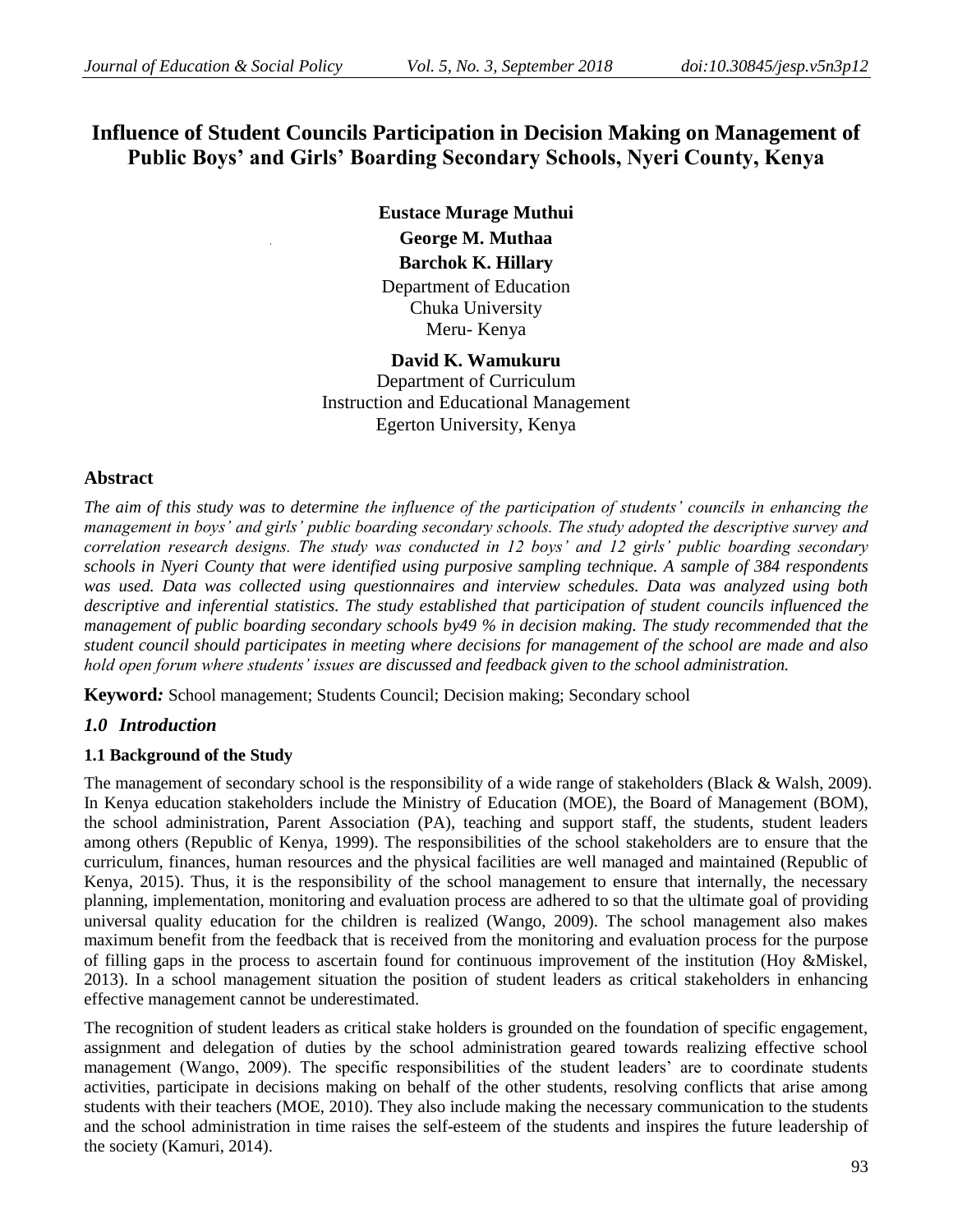It is the responsibility of the school management to identify and exploit the potential of the student leadership as invaluable instrument of realizing effective management of educational institutions (Stokes & Turnbull, 2008). Once in place, the student leadership in secondary school management would engage in planning, organizing, directing, coordination and controlling students to willingly and enthusiastically enhance completion of scheduled program which implies management effectiveness for the benefit of the whole school (Gatabu, 2011). Thus, the student leaders remain one of the most influential stakeholder the school administration could engage to positively influence the rest of students enhance school management.

Following the student unrests in Kenya in 2008 the Ministry of Education (MOE), in collaboration with United Nations Children Education Fund (UNICEF) and Kenya Secondary Schools' Heads Association (KSSHA) mooted the Student Council (SC) concept. These would be an autonomous team of Student Council Leaders (SCLs) who would be elected democratically to represent the students (KESSHA/UNICEF, 2010). To enhance effective management of secondary schools the MOE in 2009 directed that secondary schools must transit from prefect bodies to student councils structure of student leadership within two years (MOE, 2010).

The student council policy was embraced by secondary schools management because it was expected to address issues that made students and teachers unhappy about prefects (Indimuli, 2012). Therefore, the student councils were implemented with enthusiasm that by the beginning of 2012, 77% of schools had transited from the prefects to student councils leadership (Tirop, 2012). The establishment of student councils created democratic space among the students that was credited for the relative peace that was marked by decline in student unrest from a high prevalence of 7.4% in 2008 to 0.4% in 2011 in secondary schools in Kenya (Tirop, 2012). However, in year 2013, cases of student unrests rose to 0.49% of the number of secondary schools in Kenya. The only difference with student unrests in 2014 compared to those in 2008 were that they were accompanied with arson attacks (Republic of Kenya, 2014). In 2015 the situation was worse as 51 boys and 12 girls' public boarding secondary schools which constituted about 1% of schools in Kenya were affected by student unrests (Masese, 2015). In 2016 the situation of student unrests had deteriorated from that of 2015. In total, 126 secondary schools which was rated 1.9 % of all secondary schools in Kenya were affected (MOE, 2016). According to Ouma and Muide (2016) nationally, student unrests had affected 98 boys and 28 girls' secondary school resulting to suspension of studies for about 6000 students in the affected schools. This show more cases of student unrest among boys schools compared to the girls' schools.

The student unrests continued to be a matter of concern to education stakeholders despite the fact that there were elected student councils in those schools whose responsibility included prevention of student unrests to enhance management of secondary schools as per the expectations of the MOE when the student councils were introduced (Ndungu & Kwasira, 2015). Student unrests often caught the school administration unaware despite fact that student council were expected to have known and presented the student grievances and made decisions a way forward in good time (Abuya & Muhia, 2016). That raised doubts on whether the student councils were capable of influencing effective school management and prevents cases of student unrest. This study filled this gap by investigating the influence of student councils participation in decision making on management of public boys' and girls' boarding secondary schools.

In 2016, student unrests were recorded in five public boarding secondary schools in Nyeri County as at  $30<sup>th</sup>$  July where three were in boys and two were in girls' public boarding secondary schools (Ouma&Muide, 2016). It is inquisitive whether the prevalence of fewer student unrests in girls' public boarding secondary school compared to the boys' schools is as a result of well-established and effective student councils in girls than in the boys' schools. This study sought to fill the literature gap by conducting a comparative study on the participation of student councils in public boys and girls public boarding secondary schools. The study focused on the participation of the student councils in decision making to influence effective management of public boys and girls boarding secondary schools in Nyeri County of Kenya.

# *2.0 Literature Review*

## **2.1 Student Leadershipin School Management**

According to Leithwood, *et al,*2004), student leadership is the exercise of power by a few students over the other students by setting up targets, giving direction, establishing interpersonal influence and motivation geared towards accomplishment of planned goals for the benefit of the whole school.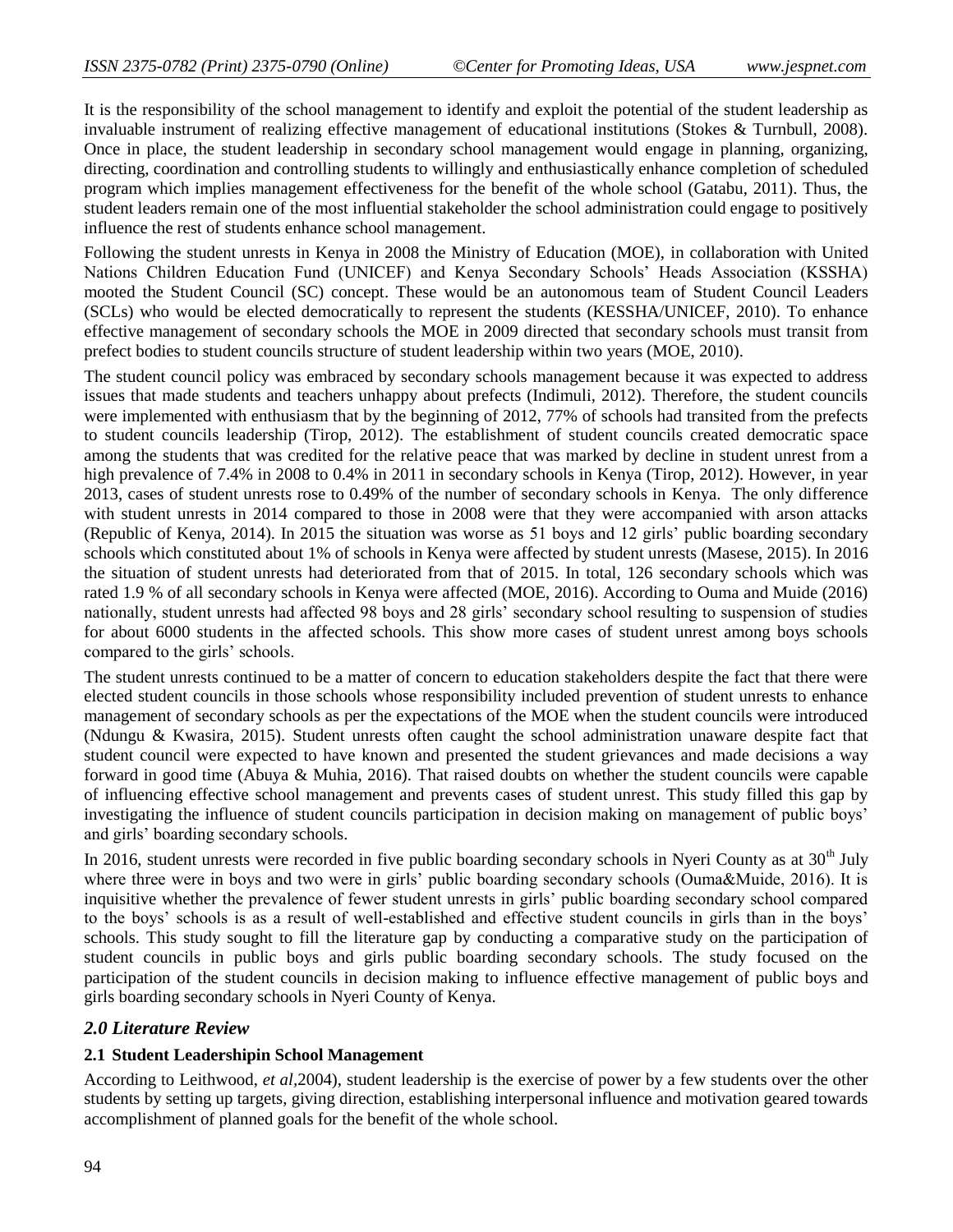The student leadership in secondary school management is involved in planning, organizing, directing and controlling student activities to conform to the school routine (Keogh & Whyte, 2005). According to Huddleston (2007) student leadership provides a unique opportunity for students to acquire and practice management skills in welfare, boarding, accommodation, sports, health, environment and academics depending on the establishment of their school. School management borrows heavily from Likert's Management Systems that were developed after 30 years of extensive research on how good leadership would improve efficiency in an organization. Likert's research covered various firms and organizations, including schools and universities, and involving head teacher, teachers and students. The Likert's findings revealed that leaders use a combination of authoritative, benevolent, consultative and participative styles of management to achieve their institutional goals.

In school management according to Modaff*, et al.* (2008) there are consultative student leader has substantial but not complete confidence with his/her ideas. As a result the general decisions are made by the student leader and then sought the opinions of the students, and makes the finally decision. The student develops positive attitudes toward the school management and the student leaders when they are consulted. If the students feel that enough consultation has not taken place, they may publicly resist orders from the student leaders and the school administration and that becomes conflict which requires quick intervention in terms of decisions for normalcy to be restored in the institution. Communication flows from top to the bottom of the hierarchy. The student leader consults through relevant channels, with students on matters they would like to bring to the attention of the school administration. The school management usually delegates tasks to control students at lower levels which is done in terms of supervision and perceived as a way of maintaining the set standard.

Student councils in school management were expected to promote peace through participation in decisions making. Therefore the re-emergence of devastating student unrests in public boarding secondary schools in 2015 and 2016 show that there was a gap in implementation of the policy on participation of student council in school management. This study therefore, investigated the influence of student councils participation in decision making to influence effective management of public boarding secondary schools in Nyeri County.

# **2.2 Participation of Student Councils in Decision Making**

Student leaders are involved in decision making is an intellectual stimulating process of selecting the best option that can maximize on the achievement of goals and objectives of their school(Lynn D. &Yamashita H., 2007). The participation of students in decision making processes in learning institutions has been a subject of debated due to conflicting viewpoints propagated by different stakeholders opinion from different parts of the world (Magadla, 2007). There are three points of view that guide student involvement in decision making processes in secondary schools. The first viewpoint provides that teachers make decision on behalf of the students and present to them as policy directions while they take a passive role. That implies that the student leaders are considered by the school administration as immature (Sithole, 1998). The second point of view suggests that students are involved in decision making processes in their school but are excluded from participating in sensitive decision making processes such as those related to examinations, academic performance and appointment of teachers (Huddleston, 2007). The third point of view suggests that the principals and other stakeholders allow students to participate in decision making processes with regard to definite rules, rewards, curriculum, learning, development and planning of their school (Magadla, 2007).

In Kenya the promulgation of the new constitution complemented earlier reforms in education that had recommended transfer of some decision making authority to the stakeholders at the school level to ease the challenges of management and governance (Republic of Kenya, 2010). Among the targeted stakeholder were the students who are represented in the management by the student council members (UNICEF 2011). According to MOE (2010) the student councils in secondary school in Kenya, participate in the school decision making process to enhance institutional management by meeting regularly to discuss current issues affecting the students and presenting their recommendations to the school management. In their recommendations the student council should share and suggest alternative solutions to challenges facing school management.

Besides, the student council should seek a consensus with the school management on the implementation of solution to the problem that had been proposed. The decisions that are made by the student leaders with the school management should also be effectively communicated to the rest of the students to avoid suspicion and mistrust (Ruto-Korir, 2003). The student councils and the school management are responsible of implementing the decision that has been made and also giving feedback to the students and the school management.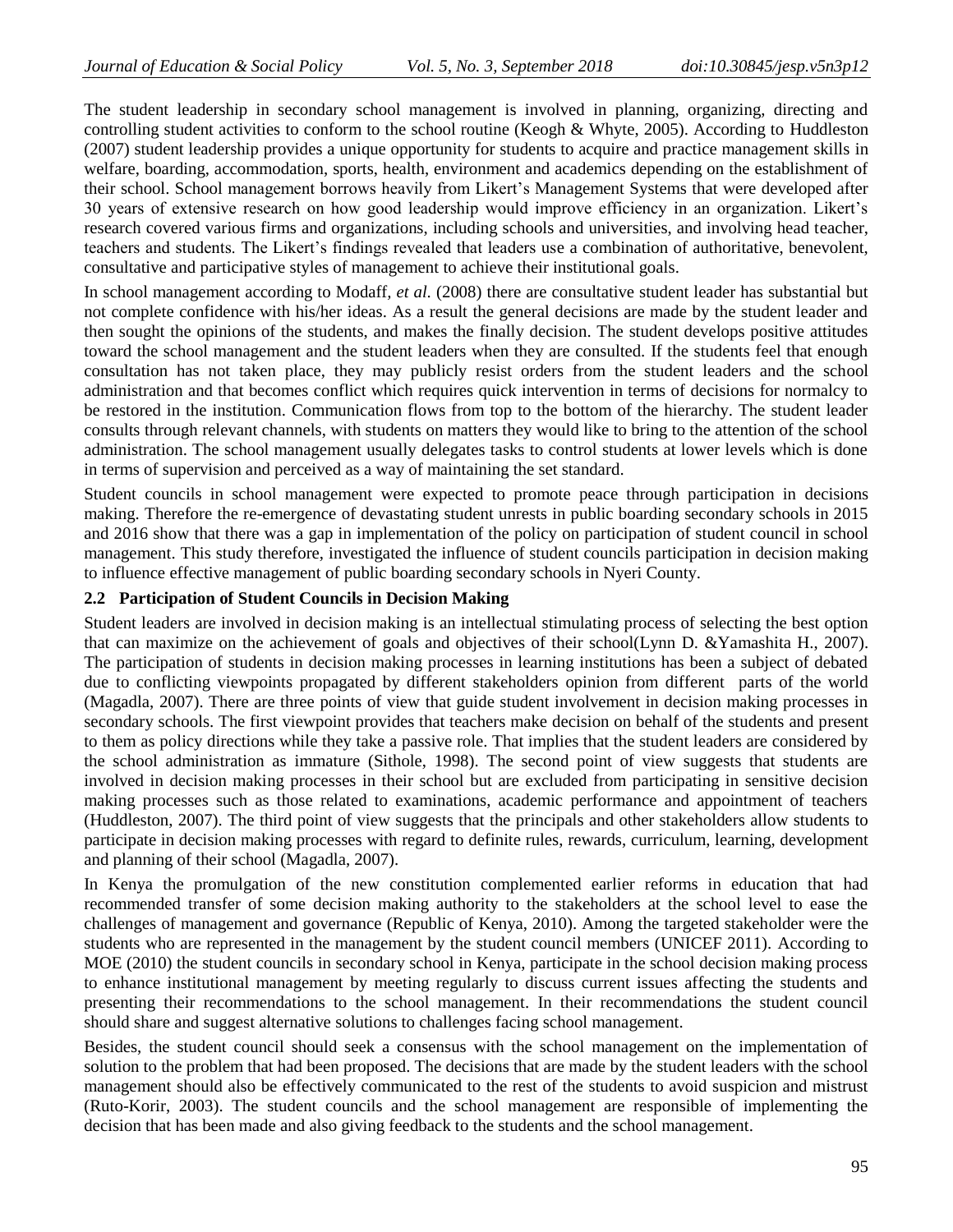The influence of student council participation in decision making process is tested in enhancing the achievement of school goals which include realization of improved results in academic performance and peace in the school.

According to Tikoko and Kiprop (2011) participation student council in the decision making process in secondary schools is a sign of recognition of students as significant stakeholders in the management of the institution. As a result the chairpersons of student councils should be invited to the school management meetings as ex officials to influence decision making process on matters concerning the students (Republic of Kenya, 2013).

From the foregoing it is evident that the participation of the student councils in decision making influences schools management. However, no empirical study has been done to ascertain that the participation student council in decision making influences the management of public boys' and girls' secondary schools. This researcher therefore identified that gap in knowledge and embarked on a study to establish that the participation of student councils of in decision making influences management of public boys' and girls' boarding secondary schools.

### **2.3 Theoretical Framework**

### **Contingency Theory**

According to (Dubrin, 2007) the contingency theory emphasizes the importance of the leadership keeping situation under control. However, matching the situation with the leader may create problems, because the amount of control the leader exercises varies from time to time. For example, if a relationship-oriented leader finds a good leader-follower situation for exercising control, it is almost certain that the leader would attempt to make the situation less favorable. As a result, the set goals may not be accomplished by a leader who has made the situation less favorable Virkus (2009). That is in agreement with assertion that good relationship between the leader and followers is important for making it easy for the leader to have influence and exercise control over the situation for achievement of the set goals of the organization. According to Virkus 2009 the contingency theory also explains that the difference in the participation of the student council in the management of public boys' and girls' boarding secondary schools emanate from lack of motivation and poor task structures of the student council. In this regard there are decisions on tasks for the students have not been made and that affect task accomplishment. The contingency theory explains that lack of definite task structure generates into conflicts in both public boys' and girls' boarding secondary schools that affects the internal climate/ culture of the school cohesive and harmonious co-existence.

## **2.4 Conceptual Framework**

The study adopted the conceptual framework as shown below.



**Figure 1: Participation of student councils in schools Management**

## *3.0 Methodology*

## **3.1 Research Design**

This study adopted the descriptive survey research design. This design was appropriate in establishing, comparing and describing the relationships and the influence among the variables of the study (Kathuri & Pals, 1993) and (Mugenda & Mugenda, 2013). The design allowed descriptions and comparison of the current status of the participation of student councils in decision making, to influence management of public boys' and girls' in boarding secondary schools.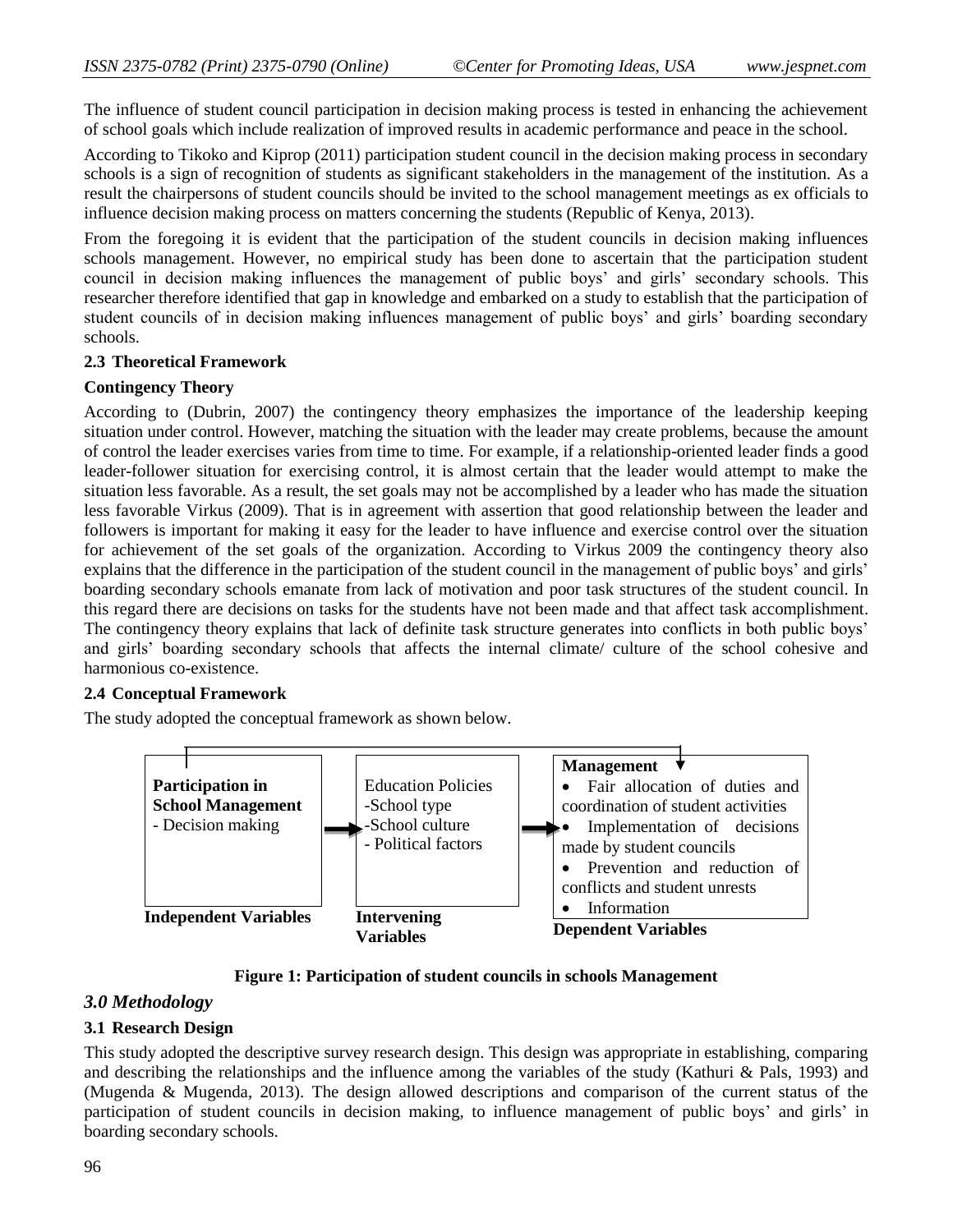# **3.2 Location of Study**

The study was conducted in the Nyeri County which neighbors Laikipia, Meru, Kirinyaga, Muranga and Nyandarua counties (Institute of Economic Affairs (IEA), 2012). Nyeri County has six sub-counties which include Nyeri Town, Tetu, Mukurweini, Othaya, Mathira and Kieni with a total of 71 public boarding secondary schools. The county has a total of 28 boys' and 43 girls' public boarding secondary schools which the researcher needed to conduct a descriptive survey between boys and girls secondary schools (Republic of Kenya, 2013). Nyeri County had also been affected by persistent and devastating student unrests over the years mainly affecting boarding public secondary schools (MOE, 2008; 2015).

# **3.3 Samples Size and Sampling Procedures**

Sampling is the process of selecting a representative group from the target population to participate in the study for generalization of results (Mugenda & Mugenda (2013). A sample size of 384 respondents was drawn from a target population of 10,388target population in 71 boys' and girls' public boarding secondary schools in Nyeri Countyas recommended by Kathuri and Pals(1993). The study used systematic random sampling to select 72 Form 3 boys and 72 Form three girls from their entry in the class registers to participate in the study. Purposive sampling was used to select a total of 192 student council members comprising of 96 boys and 96 girls from 12 boys' and 12 girls' secondary schools. Purposive sampling was used to select one Form 3 class teacher and one deputy principal in each of the 24 schools. Purposive sampling was chosen because it allowed the researcher to reach the respondents that had the required information with respect to the objectives of study.

| <b>Variable</b>               | <b>Target Population (N)</b> | Sample Size (n) |  |
|-------------------------------|------------------------------|-----------------|--|
| Form 3 boys                   | 3386                         | 72              |  |
| Form 3 girls                  | 3948                         | 72              |  |
| <b>Student Council-Boys</b>   | 532                          | 96              |  |
| <b>Student Council- Girls</b> | 533                          | 96              |  |
| Class Teachers                | 1917                         | 24              |  |
| Deputy Principals             | 71                           | 24              |  |
| Total                         | 10388                        | 384             |  |

| <b>Table 1: Summary of the Sample Size</b> |  |  |  |
|--------------------------------------------|--|--|--|
|--------------------------------------------|--|--|--|

# **3.4 Instruments**

The research instruments that were used to collect data to establish the influence of student councils participation in the management of public boys and girls boarding secondary schools were questionnaires and interview schedule.

# **3.5 Data Analysis**

Computations were made for the data using the Statistical Package for Social Sciences (SPSS) version 23. Descriptive statistics namely frequencies, percentages and measures of central tendency especially the mean and standard deviation were used to describe the characteristics of the collected data. To establish the influence of the participation of student council in decision making on schools management and also test the hypothesized influence, correlation and regression analysis were used. The regression equation to estimate effective management of public boarding secondary schools in Nyeri County was stated as:

$$
Y = \beta_0 + \beta_1 X_1 + e
$$

Where Y = School Management;  $X_1$ =Decision making;  $\beta_0$ =Constant

 $\beta_1$ =Regression coefficient of decision making

e=Error term (identically, independent and normally distributed with a mean of zero (0) and variance of one (1). The independent sample t-test was chosen for this study because it was a comparison between means of variables in boys' and girls' schools. The results were presented using percentages distribution tables.

# *4.0 Results and Discussions*

# **4.1 The Response Rate**

The study had 358 respondents, who included the student council members, Form three students, and Form three class teachers and deputy principals of public boys' and girls' boarding secondary schools. Results of the response rate are shown in Table 2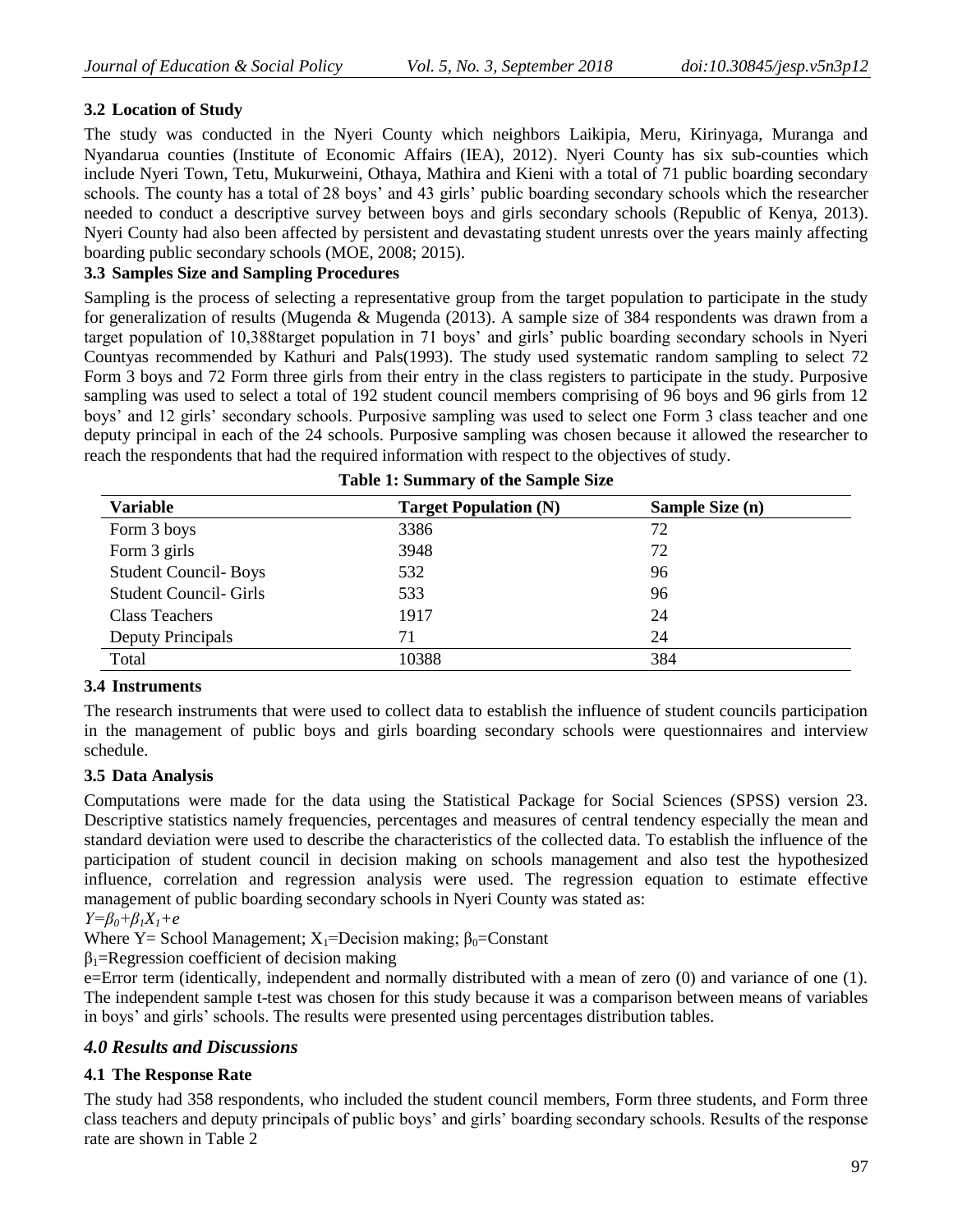| Respondent             | Sample Size | Response      | <b>Response Rate</b> |
|------------------------|-------------|---------------|----------------------|
| Form 3 Students        | 144         | <sup>26</sup> | 87.5                 |
| <b>Student Council</b> | 92          | 186           | 96.9                 |
| Class Teachers         | 24          | 22            | 917                  |
| D/Principals           | 24          | 24            | 100.0                |
| Total                  | 384         | 358           | 032                  |

#### **Table 2: Response Rate**

The results shown in Table 2 indicate that data was successfully collected from 358 respondents from the 6 subcounties in Nyeri County which contributed to 93.2% response rate. The results indicated that deputy principals had the highest response rate of 100% which may have been contributed by the fact that the deputy principals are school administrators responsible of protecting the school image by responding to public expectations. They were followed by the student council members 96.7 %, then the class teachers 91.7% and last were Form three students with 87.5%.

#### **4.2 School Management**

There was an item in the questionnaire on the participation of student council in the management of public boys' and girls' boarding secondary school. Different sets of questions anchored on a five point Likert-type scale ranging from 1=strongly disagree to 5= Strongly Agree were used to measure the participation of student councils. The findings are displayed in Table 3.

| Student council Participation in management               | <b>BOYS</b> |      |           | <b>GIRLS</b> |      |           |  |
|-----------------------------------------------------------|-------------|------|-----------|--------------|------|-----------|--|
|                                                           | N           | Mean | <b>SD</b> | N            | Mean | <b>SD</b> |  |
| S C has participated in the management of students        | 176         | 2.05 | 1.255     | 180          | 2.00 | 1.088     |  |
| activities                                                |             |      |           |              |      |           |  |
| have<br>enhanced<br>fairness<br>Student<br>councils<br>in | 178         | 2.04 | 1.266     | 180          | 2.63 | 1.694     |  |
| allocation of duties                                      |             |      |           |              |      |           |  |
| Student councils participate in decision making           | 178         | 2.33 | 1.300     | 180          | 2.77 | 1.554     |  |
| councils<br>helped<br>have<br>the<br>school<br>Student    | 178         | 2.13 | 1.241     | 180          | 2.27 | 1.222     |  |
| management to make good decisions                         |             |      |           |              |      |           |  |
| Student councils has helped to resolve student            | 178         | 2.01 | 1.110     | 180          | 2.28 | 1.320     |  |
| conflicts                                                 |             |      |           |              |      |           |  |
| The student councils have helped to reduce classes,       | 178         | 2.02 | 1.125     | 180          | 2.29 | 1.339     |  |
| ethnic and houses conflict                                |             |      |           |              |      |           |  |
| Creation of student councils has helped to reduce         | 178         | 2.13 | 1.223     | 180          | 2.10 | 1.242     |  |
| student unrests                                           |             |      |           |              |      |           |  |
| councils communicate<br>Student<br>the<br>school<br>to    | 178         | 1.85 | 1.189     | 180          | 1.89 | 1.162     |  |
| administration about students                             |             |      |           |              |      |           |  |
| The student council communicate to the students           | 178         | 2.20 | 1.404     | 178          | 2.39 | 1.455     |  |
| about school administration                               |             |      |           |              |      |           |  |
| Overall Mean score                                        |             | 2.09 | 1.235     |              | 2.29 | 1.342     |  |

**Table 3: Descriptive Statistics on School Management**

The results in Table 3indicate that the respondents, on average had a low rating on aspects of participation of student councils in school management with an overall mean score of 2.09 and 2.29 (2=disagree) for boys' and girls' school respectively. This implies that student councils do not participate adequately in management in public boarding secondary schools. The student councils had 1.455 rating in communication with the school administration where students had 1.89 mean score for boys' and 1.85 girls' schools respectively. Similarly, student councils participation in decision making had moderate mean score for girls' school with a mean of 2.77.

### **4.3 Participation in Decision Making**

The study also sought to establish the effectiveness of student council participation in decision making to enhance the management of public boys' and girls' boarding secondary school.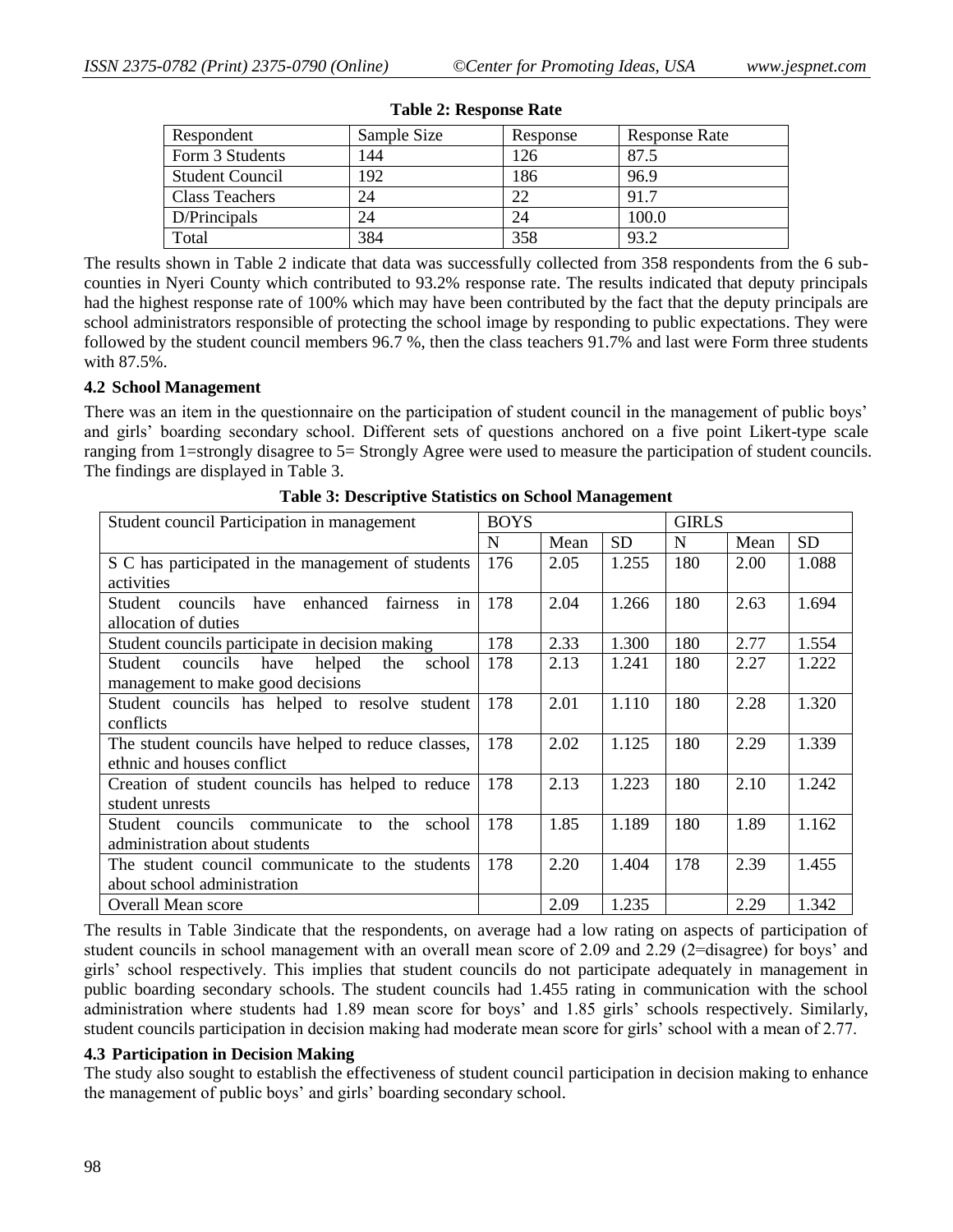The respondents were asked to indicate the extent to which participation of student councils in decision making to enhance the management of boys' and girls' public boarding secondary schools. To measure participation in decision making process, ten items were used. Pertinent results are as shown in Table 4.

|                                               | <b>Boys</b> |      |           | Girls |      |           |
|-----------------------------------------------|-------------|------|-----------|-------|------|-----------|
| Participation in decision making process      | N           | Mean | <b>SD</b> | N     | Mean | <b>SD</b> |
| SC involved in school decision making         | 178         | 3.55 | 1.50      | 180   | 3.46 | 1.38      |
| Student councils meet regularly               | 178         | 3.91 | 1.34      | 180   | 4.34 | 1.04      |
| Student council member attend BOM meeting     | 178         | 3.29 | 1.79      | 180   | 3.04 | 1.73      |
| Discuss alternative solutions to issues       | 178         | 3.78 | 1.20      | 180   | 4.10 | 1.03      |
| Consult the school leadership on the solution | 178         | 3.89 | 1.19      | 178   | 4.07 | 1.20      |
| Arrive at consensus on solution to a problem  | 178         | 3.69 | 1.21      | 180   | 3.68 | 1.26      |
| Communicate the decision to the students      | 178         | 4.08 | 1.22      | 180   | 3.99 | 1.41      |
| SC test the solution to the problem           | 178         | 3.46 | 1.26      | 180   | 3.66 | 1.28      |
| Implement the decision on the problem         | 178         | 3.58 | 1.23      | 180   | 3.57 | 1.27      |
| Student council give feedback to students     | 178         | 3.54 | 1.41      | 180   | 3.94 | 1.26      |
| <b>Mean Score</b>                             |             | 3.68 | 1.33      |       | 3.82 | 1.29      |

## **Table 4: Participation of Student Councils in Decision Making**

The results in Table 4 reveal that mean scores for the ten statements used to measure participation in decision making process in boys' and girls' school was 3.68 and 3.82 respectively. This shows that respondents agreed (3.68≈4 and 3.82≈4) that student councils were involved in decision making process by school administration. Notably, the respondents' in both boys' and girls' public boarding schools did not respond attendance of student council member board of management meetings (mean=3.29, SD=1.79 and mean=3.04, SD=1.73). In girls' schools, the respondents' agreed that student' councils meet regularly to discuss issues affecting students with highest mean score of 4.34 and SD=1.04. By meeting regularly, the student council addressed all matters affecting students resulting to improvement of students' welfare. In boys' schools, the respondents' indicated that the student councils communicate decision made to the students with mean score of 4.08 and SD=1.22.

## **4.4 Test for Equality of Means for Decision Making**

The study sought to establish whether there was a statistically significant mean difference between participation of student council in decision making between boys' and girls' public boarding secondary schools. The results are displayed in Table 5.

| <b>Variable</b> | <b>School</b><br>$\mathbf{Type}$ | N   | <b>Mean</b> | <b>SD</b> | <b>SE</b> | <b>Mean</b><br>Diff | t-value | <b>P</b> -<br>value |
|-----------------|----------------------------------|-----|-------------|-----------|-----------|---------------------|---------|---------------------|
| Decision-       | Bov                              | 78ء | 3.68        | 0.96      | 0.07      | 0.14                | 1.15    | 0.25                |
| Making          | Girl                             | 180 | 3.82        | 0.82      | 0.06      |                     |         |                     |

**Table 5: A t- Test on Participation in Decision Making**

Table 5shows a t- test results of participation of student council in decision making in school management in public boys' and girls' boarding secondary schools which were  $t=1.15$ ; P-value  $=0.25>0.05$  at 5% significance level. The results indicated that the participation of student council in decision making in both boys' and girls' public boarding secondary schools was the same. Meaning that, there is no statistically significant difference between the participation of student councils in decision making on the management of public boys' and girls' boarding secondary schools.

## **4.5 Regression Analyses and Hypothesis Testingon Decision Making**

To establish the influence of participation of student councils in decision making on school management, the study sought to test the null hypothesis that stated that there is no statistically significant influence of participation of student councils in decision making on management of public boys' and girls' boarding secondary schools. The results obtained are summarized in the Table 6.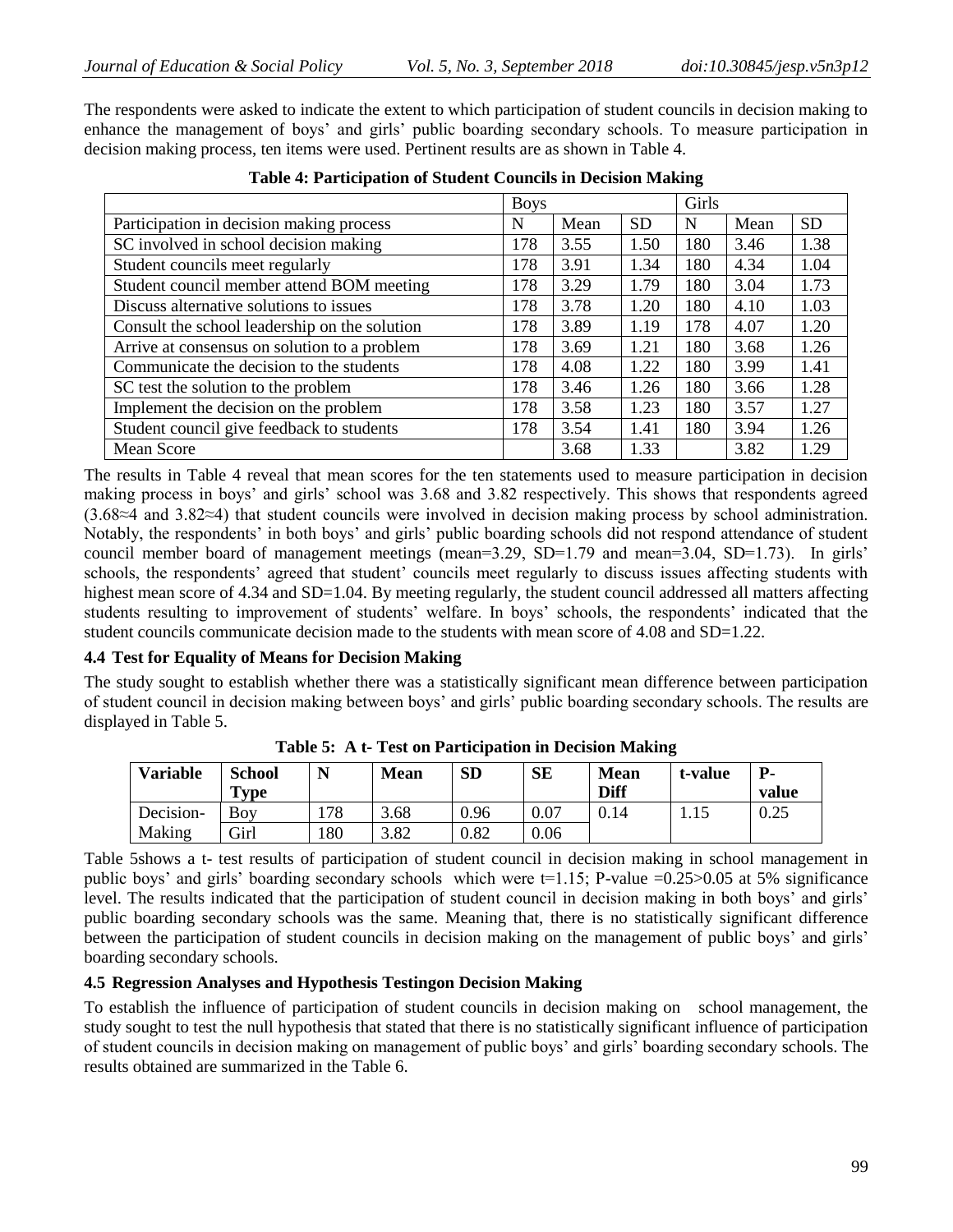| (a) | The Goodness - of- Fit             |                                       |                   |                |                                              |      |              |                                            |         |                            |        |                   |      |
|-----|------------------------------------|---------------------------------------|-------------------|----------------|----------------------------------------------|------|--------------|--------------------------------------------|---------|----------------------------|--------|-------------------|------|
|     | Model                              |                                       | $\mathbf R$       | R Square       |                                              |      |              | <b>Adjusted R Square</b>                   |         | Std. Error of the Estimate |        |                   |      |
|     | <b>BOYS</b>                        |                                       | $.573^b$          | .329           |                                              |      | .325         |                                            |         | .75599                     |        |                   |      |
|     | <b>GIRLS</b>                       |                                       | .810 <sup>b</sup> | .657           |                                              | .655 |              |                                            | .54793  |                            |        |                   |      |
|     | <b>COMBINED</b>                    |                                       | 0.67              | 0.449          |                                              |      | 0.447        |                                            |         | 0.69181                    |        |                   |      |
| (b) |                                    | The Overall Significance of the Model |                   |                |                                              |      |              |                                            |         |                            |        |                   |      |
|     | Model                              |                                       |                   | Sum<br>Squares | of                                           | df   |              | Mean Square                                |         | $\mathbf F$                | Sig.   |                   |      |
|     | <b>BOYS</b>                        |                                       | Regression        | 49.238         |                                              | 1    |              | 49.238                                     |         | 86.153                     |        | .000 <sup>c</sup> |      |
|     |                                    | Residual                              |                   | 100.587        |                                              | 176  |              | .572                                       |         |                            |        |                   |      |
|     |                                    | Total<br>149.825                      |                   |                | 177                                          |      |              |                                            |         |                            |        |                   |      |
|     | <b>GIRLS</b>                       |                                       | Regression        | 102.207        |                                              | 1    |              | 102.207                                    |         | 340.430                    |        | .000 <sup>c</sup> |      |
|     |                                    | Residual                              |                   | 53.441         |                                              | 178  |              | .300                                       |         |                            |        |                   |      |
|     |                                    | Total                                 |                   | 155.648        |                                              | 179  |              |                                            |         |                            |        |                   |      |
|     | <b>COMBINED</b>                    | Regression                            |                   |                | 138.854                                      |      | 138.854<br>1 |                                            | 290.124 |                            |        | .000 <sup>c</sup> |      |
|     |                                    | Residual                              |                   | 170.382        |                                              |      | 356<br>0.479 |                                            |         |                            |        |                   |      |
|     |                                    | Total                                 |                   | 309.236        |                                              | 357  |              |                                            |         |                            |        |                   |      |
| (c) | <b>The Individual Significance</b> |                                       |                   |                |                                              |      |              |                                            |         |                            |        |                   |      |
|     | Model                              |                                       |                   |                | <b>Unstandardized</b><br><b>Coefficients</b> |      |              | <b>Standardized</b><br><b>Coefficients</b> |         | $\mathbf{t}$               |        | Sig.              |      |
|     |                                    |                                       |                   |                | B                                            |      | Std.         |                                            | Beta    |                            |        |                   |      |
|     |                                    |                                       |                   |                |                                              |      |              | Error                                      |         |                            |        |                   |      |
|     | <b>BOYS</b>                        | (Constant)                            |                   |                | .805                                         |      |              | .149                                       |         |                            |        | 5.395             | .000 |
|     |                                    |                                       | Decision-Making   |                | .552                                         |      | .059         |                                            | .573    |                            |        | 9.282<br>.000     |      |
|     | <b>GIRLS</b>                       | (Constant)                            |                   |                | .259                                         |      | .118         |                                            |         |                            |        | 2.204             | .029 |
|     |                                    | Decision-Making                       |                   |                | .918                                         | .050 |              | .810                                       |         |                            | 18.451 | .000              |      |

# **Table6: Regression Results for Participation in Decision Making**

a. Dependent Variable: School Management

b. Predictor: (Constant), Decision Making

**COMBINE** 

D

Simple regression mean scores of the management of public boys' and girls' boarding secondary schools against participation of the student councils in decision making yielded  $R^2 = 0.329$  for boys' and  $R^2 = 0.657$  for girls' as shown in Table 18. That implies that participation of student councils in decision making explained 32.9 % and 65.7 % for boys' and girls' respectively as variation in scores on the management of public boys' and girls' boarding schools.

 $\vert 0.604 \vert 0.1 \vert 6.038 \vert 0.000$ Decision-Making 0.699 0.041 0.67 17.033 0.000

The study revealed a statistically significant influence of the participation of student councils in decision making in enhancing management of public boys' and girls' boarding secondary schools whose Regression Coefficient was (  $0.552$ ; t = 9.282; P-value = 0.000 < 0.05) for boys' secondary schools and (0.918; t=18.451; P-value = 0.000<0.05) for girls'. This implied that for a unit increase in participation of student councils in decision making,there was increase by a factor of 0.552 and 0.918 in effectiveness of management of public boys' and girls' in boarding secondary schools respectively.

The study therefore established that participation of student councils in decision making influences the management of public boys' and girls' boarding secondary schools. It was further established that the influence of the student council in decision making was slightly higher in girls' schools than in the public boys' boarding secondary schools in enhancing management. F-test was also used to establish the overall robustness and significance of the simple regression model for public boys and girls boarding secondary school for comparison purpose. The simple regression equation was statistically significant at 5% level. For boys' in public boarding schools F=86. 153 and P- value = 0.000 while the girls' in public boarding secondary school F= 340.430 and P value  $= 0.000$ .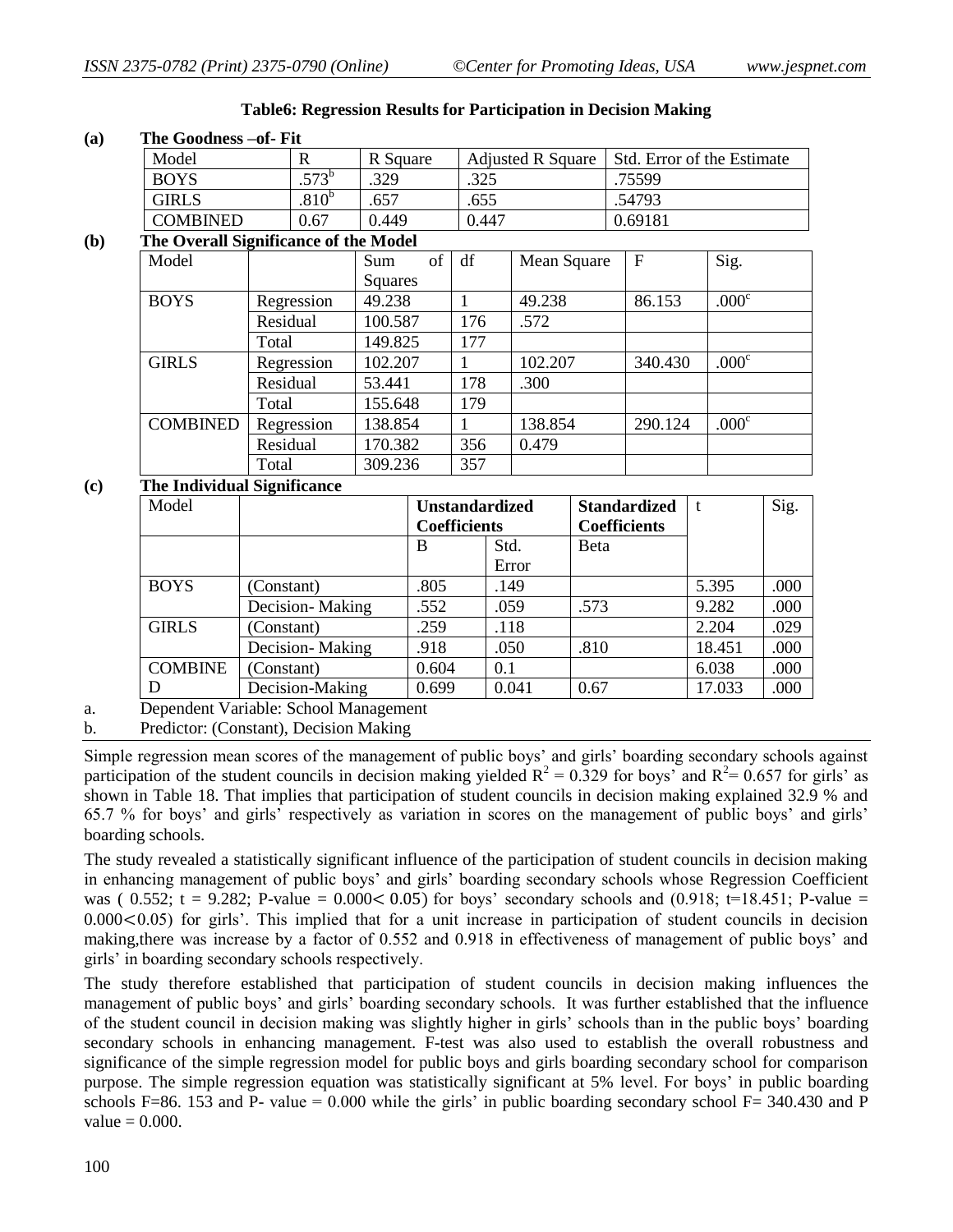The hypothesis that there is no statistically significant influence of the participation of student councils in decision making on the management of public boys' and girls' boarding secondary school was not supported by the study. The regression equations to estimate the influence of student councils on the management of public boys' and girls' boarding secondary schools in Nyeri County were stated as follows:

Boys:  $Y = 0.805 + 0.552X<sub>L</sub>$ , Where *Y* represent school management,  $X<sub>I</sub>$  represent decision making, 0.805 is a constant while 0.552 is the expected increase in management of public boys' boarding secondary schools in response to a unit increase in the participation of student councils in decision making. The regression coefficient constant of 0,805 for the boys' schools indicate the value of school management while the participation of the student council in decision making is at zero a unit increase in participation of student council in boys boarding secondary school in decision making would lead to a 0.552 increase in the management of public boys boarding secondary schools. On the basis of these findings, the study concluded that participation of student councils in decision making had statistically significant influence to the prediction of management of public boys' boarding secondary schools.

# Girls: *Y= 0.259+0.918X1*,

Where *Y* represent effective management; *X<sup>1</sup>* represent decision making, 0.259 is a constant while 0.552 represent an estimate of the expected increase in the management of public girls boarding secondary schools in response to a unit increase in participation of student council in decision making. The regression coefficient constant of 0.259 for the girls' schools indicate the value of the school management while the participation of student councils in decision making is at zero the unit increase in participation of student councils in decision making would lead to a 0.918 increase in the effectiveness of management of public girls' boarding schools. On the basis of these findings the study concluded that participation of student councils in decision making had a statistically significant influence to the prediction of management of public girls' boarding secondary schools.

Regression of the aggregate mean scores of the management of public boarding secondary schools against participation of student councils in decision making yielded  $R^2$  of 0.449 as shown in Table 6. This implied that participation of student councils in decision making explained 44.9% of the variation in scores for the management of public boarding secondary schools. The t-test statistic was used to determine individual significance of the influence. The study revealed a statistically significant influence between participation of student councils in decision making and the management of public boarding secondary schools (regression coefficient=0.699; t=17.033; P-value=0.000<0.05). This implied that a unit increase in participation of student councils in decision making, resulted in an increase in management of public boys' and girls' boarding secondary schools by a factor of 0.699. Therefore, participation of student councils in decision making enhanced management of public boys' and girls' boarding secondary schools.

F-test was used to assess overall robustness and significance of the simple regression model. It was found that the regression equation was statistically significant at 5% significance level (F=290.124, P-value=0.000). The hypothesis that there is no statistical significant influence of participation of student councils in decision making on the management of public boys' and girls' boarding secondary schools is not supported by the current study. The regression equation to estimate the management of public boys' and girls' secondary schools in Nyeri County was stated as

## *Y=0.604+0.699X<sup>1</sup>*

# Where  $Y =$  School Management;  $X_I =$ Decision making; 0.604=constant

The 0.699 is an estimate of the expected increase in management of public boys' and girls' boarding secondary schools in response to a unit increase in participation of student councils in decision making. The regression coefficient of 0.604 under constant indicates the value of management when participation of student councils in decision making is at zero while a unit increase in participation of student councils in decision making would lead to a 0.699 increase in management of public boys' and girl' boarding secondary schools. On the basis of these findings, the study concluded that the participation of student councils in decision making had statistically significant contribution to the prediction of management of public boys' and girls' boarding secondary schools.

This finding concurred with study conducted in Britain by Huddleston (2007) that established that students councils were involved in decision making processes in their school but excluded from participating in sensitive decision making processes such as those related to examinations, academic performance and appointment of teachers.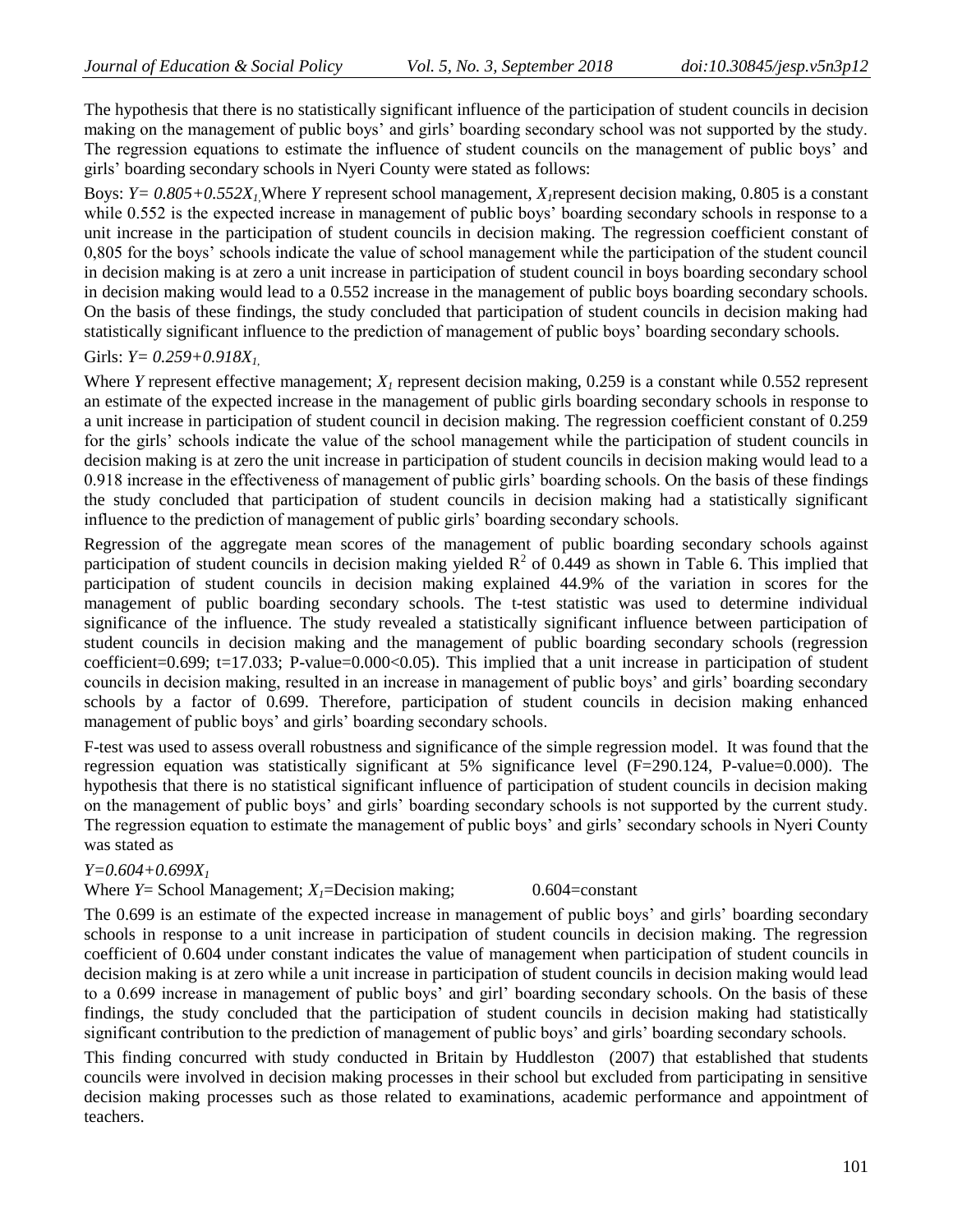The finding of this study are also consistent with research by Fletcher (2005) in USA on "meaningful involvement of schools" which concluded that the burden of school management had shifted from educators' shoulders to sharing the responsibility of school management with students through consultation and decision making. The study had also found school management making deliberate effort to move from a secretive or opaque organization to one that encourages open access to information and decision making, which creates a higher level of trust among stakeholders.

The results on participation of student council in decision making are supported by studies conducted by Duma (2011), in South Africa that established that educators regard to participation student council in school governance as critical to democratization of the education system. However researchers maintained that that the student council participation should be limited and prescribed. Therefore in South Africa participation of the student council in decision making processes in secondary schools are guided by teachers and then adopted by the school management as policy direction. It was also established through a study by Magadla (2007) that student councils were allowed to participate in decision making processes with regard to school rules, rewards, curriculum, learning, development and planning of their school.

However, the studies done by Jeruto and Kiprop (2011) in Central Rift Valley of Kenya on the extent of student participation in decision making differ with the finding of this study that argue that the participation of student councils in decision making is often confined to issues concerned with student welfare and not in core school management issues while as this study found that student council deals with real management issues like decision making, conflict resolution and communication. However Otieno (2010) established that schools where students are not involved in decision-making or consulted whenever important decisions are being made, result to conflict between the students and the administration where students may vent their frustrations and disagreements with the school management through violence.

### **4.5 Correlation Analysis for Participation in Schools Management**

The general objective of the study was to determine the participation of student councils in the management of public boys' and girls' boarding secondary schools in Nyeri County. In order to assess the relationships among the independent variable and dependent variable a Pearson's Product Moment Correlation (r) analysis was conducted. Results of the analysis are presented in Table 7.

|                   | Table 7: Correlation Analysis for Variables of Study        | School     | <b>Decision</b> |
|-------------------|-------------------------------------------------------------|------------|-----------------|
| Variable of study |                                                             | Management | <b>Making</b>   |
| School Management | Pearson Correlation                                         |            |                 |
|                   | $Sig. (2-tailed)$                                           |            |                 |
|                   | N                                                           | 358        |                 |
| Decision Making   | Pearson Correlation                                         | $.670***$  |                 |
|                   | $Sig.$ $(2-tailed)$                                         | 0.000      |                 |
|                   | N                                                           | 358        | 358             |
|                   | ** Correlation is significant at the 0.01 level (2-tailed). |            |                 |

# Table 7: Correlation Analysis for Variables of Study

## *5.0 Conclusion and Recommendation*

#### **5.1 Conclusions**

Participation of student councils in decision making had statistically significant influence on the management of public boys' and girls' boarding secondary schools. The study concluded that a unit increase in participation of student councils in decision making resulted in an increase by a factor of 0.699 in the management of public boys' and girls' boarding secondary schools. Therefore, participation of student councils in decision making enhances management of public boys' and girls' boarding secondary schools.

## **5.4 Recommendations**

Participation of student councils in decision making promotes inclusiveness in the management of public boys' and girls' secondary schools.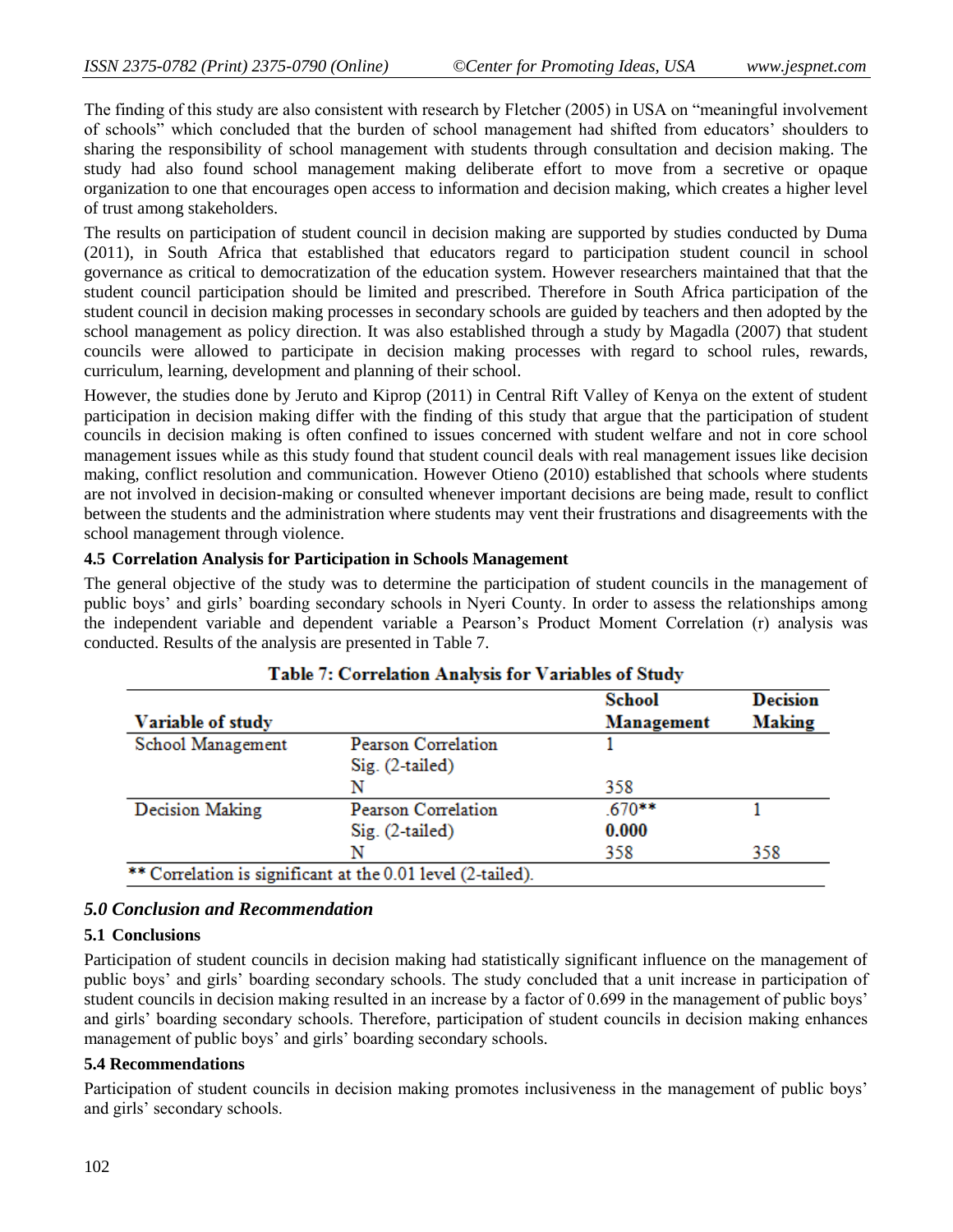However the study recommended that school management should explore ways of ensuring that the student council participates in meeting where decisions for management of the school are made and also hold open forum where students' issues are fully discussed and feedback given to the school administration.

## *References*

- Abuya B. A &Muhia N. (2016). *Fighting Fire with Fire is Unlikely to Stem Kenya Student Unrest.* United Kingdom: African Population and Health Research Center.
- Black, R., & Walsh, L. (2009).*Corporate Australia and schools: Forming business class alliances and networks.* Seminar Series Paper 182, February. Melbourne: Centre for Strategic Education.
- Duma, M.A.H. (2011).*Silent Leadership: Educators' Perceptions of the Role of Student Leadership in the Governance of Rural Secondary School.* Centre for Promoting Ideas, USA: International Journal of Business and Social Science Vol. 2 No. 4
- Dubrin, A. J. (2007). *Leadership: Research, findings, practice and skills*. 5<sup>th</sup>edition. Boston Houghton Mifflin Company.
- Fletcher, A. (2005). *Meaningful Student Involvement*. Nairobi: Sound Out.
- Gatabu F. (2011). Influence of Administrators' Schools, Nairobi County Kenya. University of Nairobi, Med Thesis, Department of Education Administration and planning. Treatment of Prefects on Discipline.
- Hoy, W. K. &Miskel, C. G. (2013). *Education, Administration, Theory, Research and Practice*, New York: McGraw Hill In.
- Huddleston, T. (2007).*From Student Voice to Shared Responsibility:* Effective Practice in Democratic School Governance in European Schools. London: Citizenship Foundation
- Institute of Economic Affairs (2012).*Nyeri County.* Nairobi: Government Press.
- Indimuli, K. (2012). *Effective students' council a tool kit for student council leadership,* Nairobi: Track academic solutions.
- Jeruto, B. T. &Kiprop, J.C., (2011).Extent of Student Participation in Decision Making in Secondary Schools in Kenya.International journal of Humanities and Social Science. Vol. 1 No. 21
- Kathuri, J. N. & Pals A. D., (1993). *Introduction to Educational Research,* Njoro: Egerton University.
- Keogh F.A., Whyte J. (2005). *Second level Student Councils in Ireland. A Study of Enablers, Barriers and Supporters. Dublin: New Oceans.*
- KESSHA, (2010).*The Implementation of Student Councils in Secondary Schools.* Nairobi: Quanta Innovates Ltd.
- Leithwood, K. Louis, K. S., Anderson, S., &Wahlstrom, K., (2004). *How leadership influences student learning.*  New York: Wallace Foundation.
- Lynn D. and Yamashita H., (2007).*Involving Children and Young People in Decisions which affect their Lives.* Hertfordshire: Children Trust Partnership
- Magadla, M. (2007).The Role of the Learner in the School Governing Body: Perceptions and Experiences of Principals, Educators, Parents and Learners. Unpublished Med Thesis: University of Kwazulu- Natal.
- Masese, R., (2015). *Status of Recent Student Unrest in Secondary Schools. Paper presented at Education Stakeholders Forum.* Nairobi: Kenya Institute of Curriculum Development.
- Modaff, D.P., Butler, J.A., DeWine, S. (2008). *Organizational Communication: Foundations, Challenges, and Misunderstandings* (Third Edition). Glenview: Pearson Education, 59–62.
- MOE, (2008).*Report on School Unrest in Central Province.* Nyeri: Ministry of Education.
- MOE.(2010). *Kenya Guidelines for Formation and Implementation of Secondary Schools Student Councils.* Nairobi: Elimu Publisher.
- MOE, (2015).*Report on Stakeholders on Student Unrest in Secondary Schools by July, 2015.* Nairobi: Ministry of Education.
- MOE (2016).Ministry of Education Records. County Educational Office, Nyeri.
- MOE (2016).*Preliminary Audit Report on the Causes of Riots in Secondary Schools.* Nairobi: Ministry of Education.
- Muchui, D. (2016). Why student unrests are on the rise in the country as 60 schools go strike in Meru. Dairy Nation, June 13, 2016 pg. 27
- Mugenda, M. O. &Mugenda, G. A. (2013).*Research Methods, Quantitative and Qualitative Approaches.* Nairobi: Acts Press.